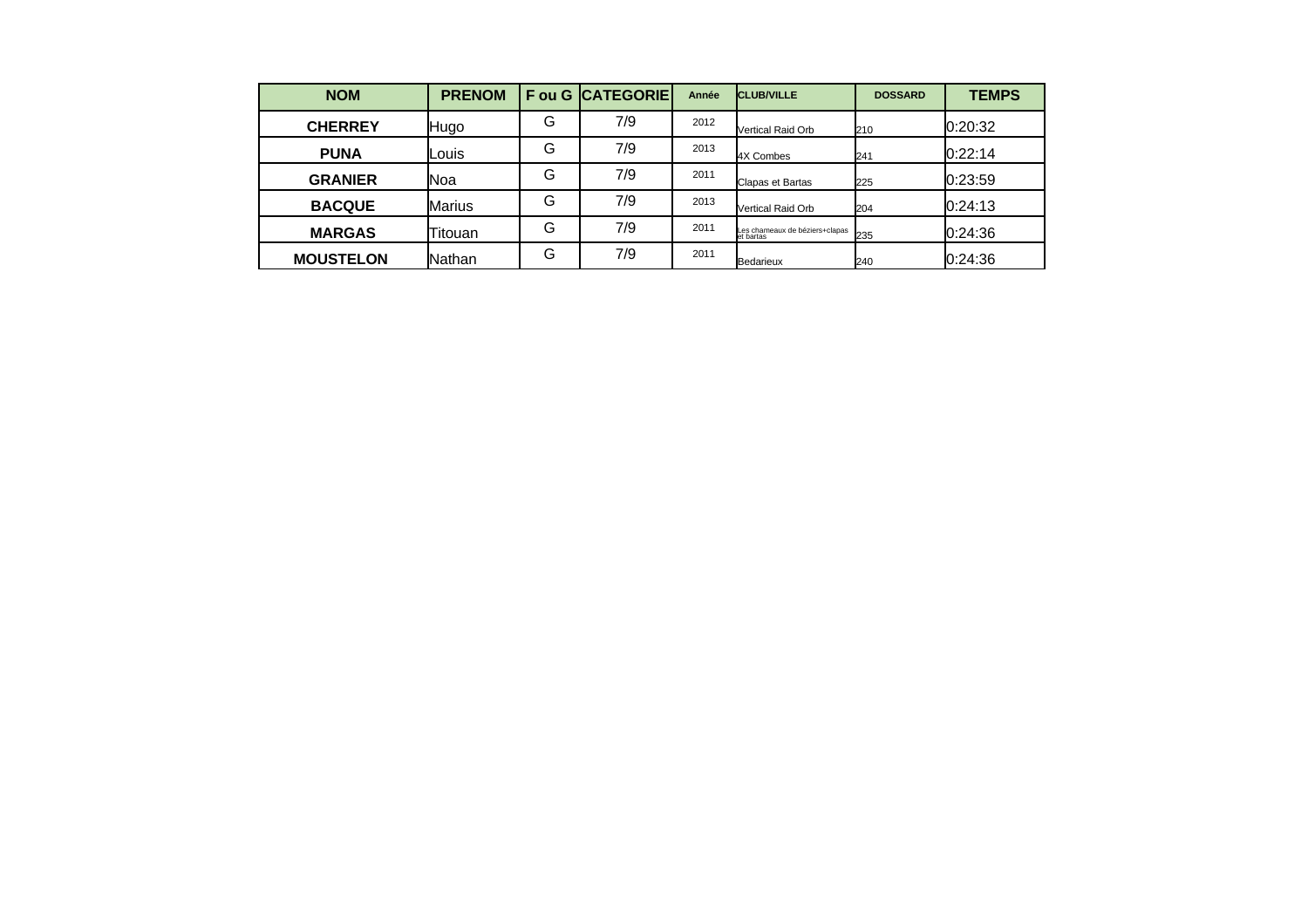| <b>SALAS</b>      | lTimothé       | G | 7/9 | 2012 | Vertical Raid Orb | 244 | 0:25:18  |
|-------------------|----------------|---|-----|------|-------------------|-----|----------|
| <b>BERRY</b>      | Raphael        | G | 7/9 | 2011 | Clapas et Bartas  | 255 | 0:25:29  |
| <b>CRUAT</b>      | Gaspard        | G | 7/9 | 2012 | Clapas et Bartas  | 214 | I0:25:53 |
| <b>MAURIOS</b>    | Timéo          | G | 7/9 | 2013 | Vertical Raid Orb | 236 | 0:26:40  |
| <b>JALOSINSKI</b> | <b>Nathan</b>  | G | 7/9 | 2011 | La tour s/orb 34  | 228 | 0:26:58  |
| <b>LUNEL</b>      | lAlexandre     | G | 7/9 | 2011 | Vertical Raid Orb | 234 | 10:27:40 |
| <b>SIMONIS</b>    | Théo           | G | 7/9 | 2013 | Taussac 34        | 250 | 0:27:41  |
| <b>SAQUET</b>     | Théo           | G | 7/9 | 2012 | Avène             | 245 | 0:27:46  |
| <b>REDIN</b>      | Noé            | G | 7/9 | 2012 | beziers           | 242 | 0:27:49  |
| <b>CLERC</b>      | Louis          | G | 7/9 | 2012 |                   | 254 | 0:27:58  |
| <b>VERDIER</b>    | lAlexandre     | G | 7/9 | 2012 | Clapas et Bartas  | 251 | 0:29:19  |
| <b>FABRE</b>      | <b>l</b> Lubin | G | 7/9 | 2011 | Boubals 34        | 220 | 0:29:29  |
| <b>ABBAL</b>      | lLilio         | G | 7/9 | 2012 | Caroux x Trail    | 200 | 0:30:29  |
| <b>CONNAC</b>     | Clément        | G | 7/9 | 2013 | Vertical Raid Orb | 212 | 0:30:56  |
| <b>FANINI</b>     | Thierno        | G | 7/9 | 2012 | Vertical Raid Orb | 222 | 0:31:44  |
| <b>GUERIN</b>     | Ezequiel       | G | 7/9 | 2013 | Lamalou 34        | 226 | 0:33:29  |
| <b>MONOD</b>      | Gary           | G | 7/9 | 2013 | Vertical Raid Orb | 238 | 0:34:45  |